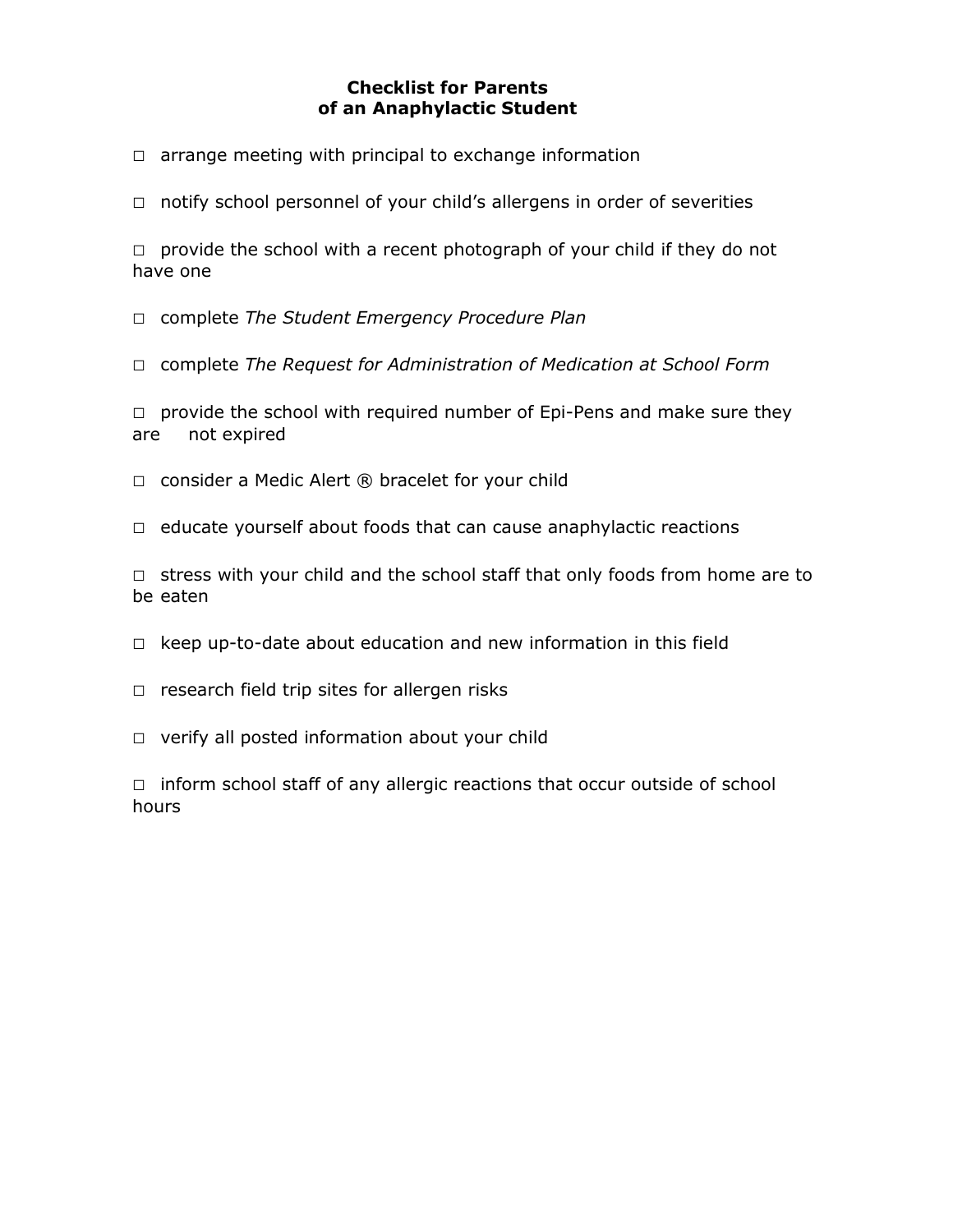### **STUDENT EMERGENCY PROCEDURE PLAN**

Re: ALLERGY ALERT INFORMATION - EPI-PEN

|                                                     |  | Picture<br>of  |
|-----------------------------------------------------|--|----------------|
| PARENT/GUARDIAN WORK PHONE ______________________   |  | <b>Student</b> |
| PARENT/GUARDIAN WORK PHONE ________________________ |  |                |
| PARENT/GUARDIAN CELL PHONE ____________________     |  |                |
| PARENT/GUARDIAN CELL PHONE _______________________  |  |                |
|                                                     |  |                |
|                                                     |  |                |
|                                                     |  |                |
|                                                     |  |                |
|                                                     |  |                |
|                                                     |  |                |

ALLERGY-DESCRIPTION**:** This child has a **DANGEROUS**, life threatening allergy to the following items and to all foods containing them in any form in any amount (list items on line below):

\_\_\_\_\_\_\_\_\_\_\_\_\_\_\_\_\_\_\_\_\_\_\_\_\_\_\_\_\_\_\_\_\_\_\_\_\_\_\_\_\_\_\_\_\_\_\_\_\_\_\_\_\_\_\_\_\_\_\_\_\_\_\_\_\_\_\_\_\_\_\_\_\_\_\_\_\_\_\_\_\_\_\_\_\_

AVOIDANCE**:** The key to preventing an emergency is **ABSOLUTE AVOIDANCE** of these foods at all times. **WITHOUT AN EPI-PEN THIS CHILD MUST NOT BE ALLOWED TO EAT ANYTHING THAT THEY DID NOT BRING THEMSELVES FROM HOME or WITHOUT THE CONSENT OF THE PARENTS/GUARDIANS.** EATING RULES**:** *(List eating rules for child, if any, in this space)*

#### POSSIBLE SYMPTOMS**:**

- □ Flushed face, hives, swelling or itchy lips, tongue, eyes □ Tightness in throat, mouth, chest
- □ Difficulty breathing or swallowing, wheezing, coughing, choking □ Vomiting, nausea, diarrhea, stomach pains
- □ Dizziness, unsteadiness, sudden fatigue, rapid heartbeat □ Loss of consciousness
- 
- -

ACTION – EMERGENCY PLAN**:** At any sign of difficulty (e.g. hives, swelling, difficulty breathing):

- □ Administer **EPI-PEN** immediately
- □ Call 9-1-1

 $\Box$  Other

- □ Call parent/quardian
- □ Administer second Epi-Pen, within 10-15 minutes, or sooner, if symptoms do not improve
- □ (Even if symptoms subside entirely, this child **must** be transported to a hospital immediately)
- □ One person stays with child at all time; one person goes for help or calls for help.

| EPI-PENS® are kept in   | Classroom/lunchroom/staff room/office/with student |  |
|-------------------------|----------------------------------------------------|--|
| Expiry date on Epi-Pen: |                                                    |  |

**I agree to this information being placed in key areas around the school: Parent/Guardian signature:**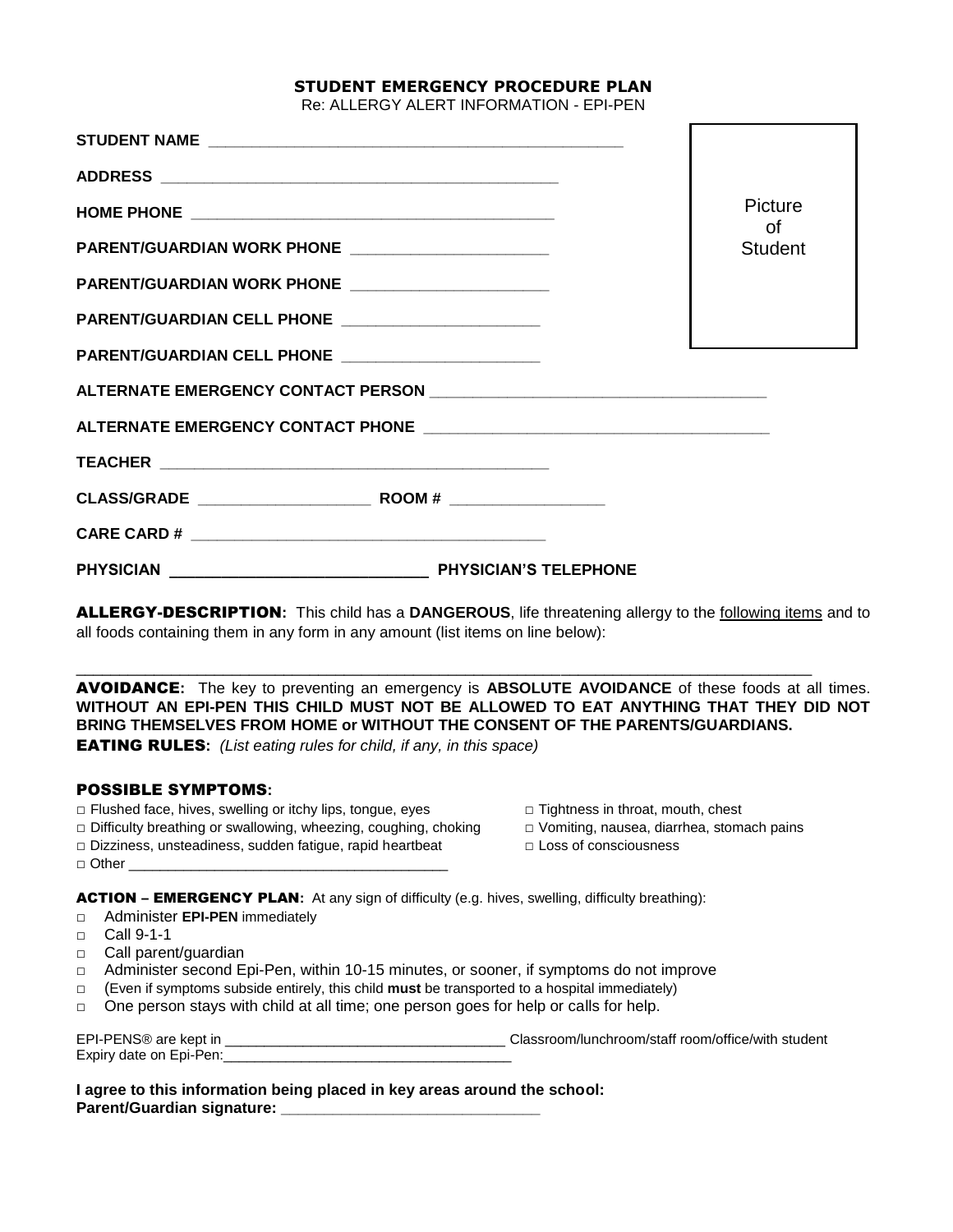# **REQUEST FOR ADMINISTRATION OF MEDICATION AT SCHOOL FORM**

### **A. TO BE COMPLETED BY PARENT OR GUARDIAN**

| <b>Name</b>               | Birthdate (Year, Month, Day) |                            |
|---------------------------|------------------------------|----------------------------|
| <b>Parent or Guardian</b> | <b>Home Phone</b>            | <b>Business/Cell Phone</b> |
| Physician                 | <b>Phone</b>                 |                            |

# **B. ATTACH A DUPLICATE PHARMACY LABEL OF PRESCRIBED MEDICATION OR**

**REQUEST THAT THE PRESCRIBING PHYSICIAN COMPLETE THE FOLLOWING: Conditions Which Make Medication Necessary** 

| <b>Name of Medication</b> | <b>Dosage</b> | <b>Directions for Use</b> |
|---------------------------|---------------|---------------------------|
|                           |               |                           |
| <u>.</u>                  |               |                           |
| J.                        |               |                           |
| т.                        |               |                           |

| Additional Comments (possible Reactions, Consequences of Missing Medication, Etc.)                                                                                                                                                                                                                                                         |                                                |
|--------------------------------------------------------------------------------------------------------------------------------------------------------------------------------------------------------------------------------------------------------------------------------------------------------------------------------------------|------------------------------------------------|
| If prescribing epinephrine emergency medication, it must be a<br>single dose, single-use auto-injector for school setting with a<br>second injector, if parents have provided a second injector,<br>which can be given 10-15 minutes if symptoms do not improve.<br>An oral antihistamine will not be administered by school<br>personnel. | Physician's<br><b>Signature</b><br><b>Date</b> |

**Additional information can be provided on reverse side.** 

| C. TO BE COMPLETED BY PARENT OR GUARDIAN                                        |
|---------------------------------------------------------------------------------|
| I request the school to give medication as prescribed to my child whose name is |
| recorded below                                                                  |
| Name of Child:                                                                  |
|                                                                                 |
| Date:                                                                           |

**I will Notify the School Promptly of Any Changes in Medications Ordered** 

| <b>Signature of Parent or Guardian:</b> |  |
|-----------------------------------------|--|
|                                         |  |

**Additional information can be provided on reverse side.**